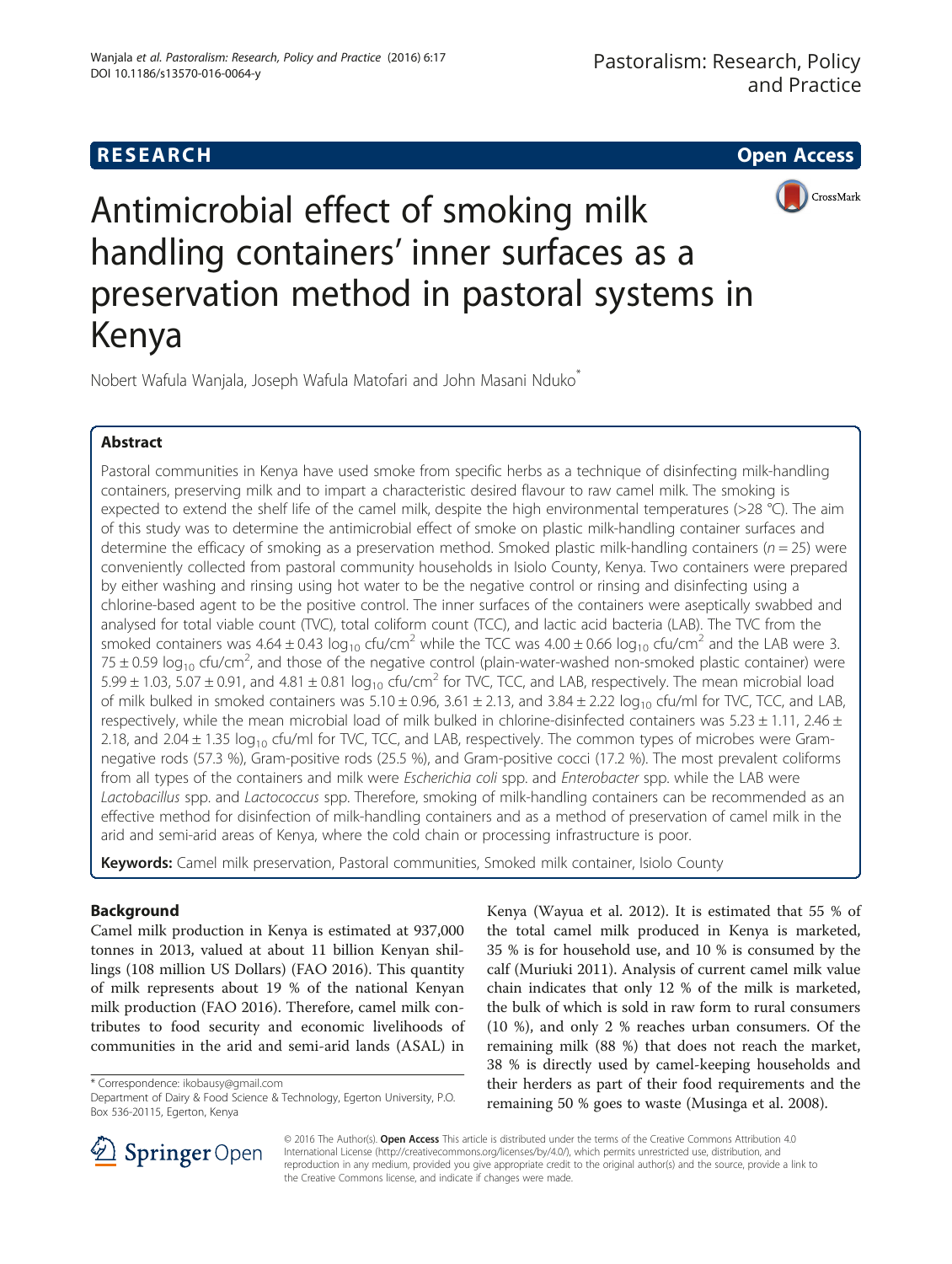Milk post-harvest loss is the measured qualitative and quantitative losses along the dairy value chain (Hodges et al. [2011\)](#page-5-0). Quantitative milk loss is measured as the reduction in its weight or volume due to spillage and forced consumption. Forced milk consumption occurs mostly in areas with surplus, and the family uses the milk or it is given to the calves or neighbours. On the other hand, qualitative milk losses occur due to physical and microbial spoilage as a result of contamination (Muriuki [2003](#page-6-0); Buzby and Hyman [2012\)](#page-5-0). Most often, milk is contaminated during milking, handling, and transportation. Milk is a good growth medium for many micro-organisms because of its high water content, nearly neutral pH, and variety of available essential nutrients. This is more pronounced since Kenya lies in the tropics where temperatures are ideal for quick deterioration of milk quality and safety (Godefay and Molla [2000](#page-5-0)).

Milk from healthy animals is sterile, however; postharvest handling practices are the major sources of microbial contamination of raw milk (Coorevits et al. [2008](#page-5-0)). Contamination of milk at farm level to collection centres could be attributed to handling of milk with unclean equipment, use of poor-quality water for cleaning, and the use of ineffective and inappropriate sanitation agents (Muriuki [2011](#page-6-0); Yilma [2012\)](#page-6-0). All milk-handling equipment/utensils must be effectively cleaned and disinfected so as to reduce the levels of microbial contamination. Cleaning is the most important part of the sanitation process, and if milking equipment/utensils are not kept physically clean, chemicals and other disinfectants are likely to be ineffective (Saran [1995](#page-6-0)).

Pastoralists in Kenya use plastic containers, 'jerry cans', for handling camel milk. Most often, the containers are fumigated by smoke as a means of disinfection after cleaning (Wayua et al. [2012](#page-6-0)). This traditional practice is done to increase the shelf life of milk and to add a characteristic desired smoky flavour to the milk (Melesse [2013](#page-6-0)). Studies have indicated that smoke treatment lowers the microbial load on the inner surface of milkhandling containers (Mogessie and Fekadu [1993\)](#page-6-0), hence resulting in the preservation of camel milk (Tezera and Bruckner [2000\)](#page-6-0). This traditional technology is known locally by the Isiolo County pastoral communities in Kenya as qorasum. The fumigation of the milk-handling containers is accomplished by smoke from smouldering wood of specific tree species, which includes Olea africana, Acacia nilotica, Balanites aegyptiaca, and the Combretum spp. (Wayua et al. [2012\)](#page-6-0). During smoking, the containers are inverted over hot smouldering chips until the smoke stops coming out of the container. Then the residual charcoal pieces are brushed in the containers with special twigs. Wood smoke is known to contain over 400 antimicrobial compounds. These compounds include acids, alcohols, carbonyls, esters, furans, lactones, and

phenols. The compounds in wood smoke originate from the polymers in the wood and the heat-induced chemical reaction between the heated polymers, gasified intermediates, and moisture (Toledo [2008](#page-6-0)). Most of the compounds in smoke are natural antimicrobials and are responsible for the preservative effect on milk and milk products and for the improved organoleptic properties of smoke-treated products (Omar and Ahmed [2012\)](#page-6-0).

The practice of smoking of milk-handling plastic containers in the camel milk value chain is strongly believed to extend the shelf life of the raw camel milk. However, there is no information on the efficacy of the smoking process on the reduction of the microbial load on the inner surface of the plastic milk-handling containers. The objective of this study was to determine the microbial load on smoke-treated milk-handling plastic containers and the effectiveness of the smoking technique as a preservation method of camel milk.

### Material and methods

#### a. Study area

The study was carried out in Isiolo County, located in eastern Kenya, about 285 km north of Nairobi. The County is located at coordinates 0° 21′ 0″ north and 37° 35′ 0″ east and an altitude ranging from 200 to 300 m above sea level (ASL) although there are some areas in the County that go up to 1,000 ASL. Its annual average temperature ranges between 12 and 28 °C and receives low rainfall ranging between 300 and 500 mm per year.

#### b. Sample collection

A total of 25 freshly smoked plastic milk-handling containers were conveniently collected from different camel pastoralists  $(n = 13)$  in Isiolo County, Kenya, during milk-harvesting time. The containers were transported to the laboratory under aseptic conditions until analysed for microbial load. Control containers were prepared in the laboratory as follows: the positive control containers (3) were the non-smoked plastic milk containers prepared by rinsing and disinfecting with Duet®, a chlorine-based disinfectant, at a recommended concentration of 300 ppm, and the second control containers (3) were the non-smoked plastic milk containers prepared by rinsing and not treated by chlorine or smoked. Sterile swabs were pre-wetted by peptone water and used to swab  $25 \text{ cm}^2$  of inner surfaces (of the smoked, non-smoked and chlorine-treated, and nonsmoked and non-chlorine-treated plastic milk-handling containers in triplicates). Sampling of the surfaces was done by rotating the cotton swab end on the designated container surfaces. The cotton swabs were then transferred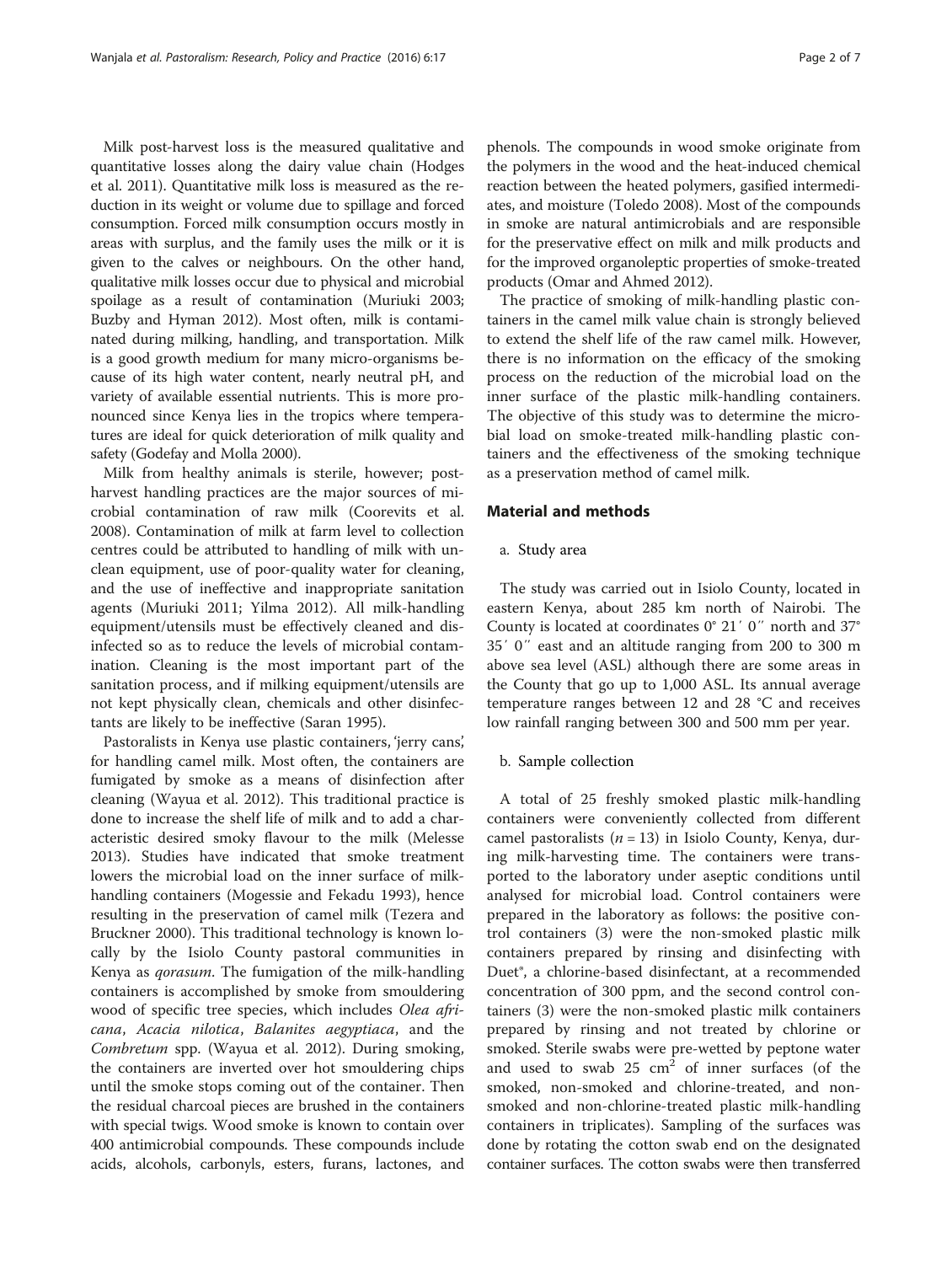into 9 ml of 0.1 %  $(w/v)$  buffered peptone water and shaken using a vortex for 2 min to dislodge micro-organisms.

In addition, a total of 18 milk samples were collected aseptically from camel herds before (9 samples) and after (9 samples) bulking of the harvested milk in smoked, non-smoked and chlorine-treated, and non-smoked and non-chlorine-treated containers. During camel milk sample collection, approximately 300 ml of raw milk samples were aseptically collected and placed into sterile bottles. Subsequently, the samples were put into iceboxcontaining ice packs and then transported to the Department of Dairy and Food Science and Technology laboratories, Egerton University, and Isiolo referral hospital microbiology laboratory for microbial analysis.

c. Microbial analysis

The swabs from surfaces of milk-handling containers and milk samples were analysed for total viable count (TVC), total coliform count (TCC), and lactic acid bacteria (LAB) count using appropriate sterilized media. The samples were appropriately serially diluted in buffered peptone water before analysis.

### Total viable count

Milk-handling container surface swabs and milk samples were pour-plated on plate count agar (PCA) (Oxoid, UK) and incubated at 37 °C for 48 h. Finally, the colonycounting was done using Dr. N. Gerber digital colony counter (Schneider and Co., Zurich) and the counts recorded.

#### Total coliform count (TCC)

Appropriate triplicate serial dilution of milk-handling container surface swabs and milk samples were pourplated on Violet Red Bile Agar (Oxoid, UK) and incubated at 37 °C for 24 h, and typical dark red colonies on the plates were considered as coliforms and counted.

### Lactic acid bacteria

Samples of milk-handling container surface swabs and milk were serially diluted following similar methods as for total viable count, but appropriate dilutions were pour-plated on MRS agar (Oxoid, UK) then incubated at 37 °C for 48 h and typical LAB counted. The LAB isolates were further examined by their ability to grow at 15, 35, and 45 °C for 5 days and in 2, 4, and 6.5 % strength sodium chloride (NaCl) in MRS broth. The growth of LAB isolates at different temperatures and salt concentrations was visually confirmed by turbidity changes in the MRS broth after 24, 48, and 72 h (Azadnia and Khan [2009](#page-5-0)).

### Identification of typical isolates

The typical colonies were further isolated and identified according to their morphological, physiological, and biochemical characteristics. The tests carried out were Gram reaction test, catalase test, oxidase test, and methyl-red (MR) test, Voges-Proskauer (VP) test, indole test, and sugar fermentations. The sugars used for testing of the fermentation of the isolates were sucrose, galactose, glucose, lactose, and mannitol (Grainger et al. [2001\)](#page-5-0).

#### d. Statistical analysis

Data on microbial counts (TVC, TCC, and LAB) were first transformed to logarithmic values  $(log_{10})$  of colonyforming units per  $\text{cm}^2/\text{ml}$  (cfu/cm<sup>2</sup> or ml) before statistical analysis. The means of the transformed microbiological values for smoked, non-smoked and chlorine-treated, and non-smoked and not-treated containers and milk samples were analysed for analysis of variance (ANOVA) using General Linear Model (GLM) procedure of SAS version 9.1 (SAS Institute Inc. [2006](#page-6-0)). Mean separations were done using Least Significant Difference (LSD) at  $P \le 0.05$ .

### Results and discussion

## Microbial load of smoked and non-smoked milk container surfaces

The mean microbial loads for smoked and chlorinedisinfected milk container surfaces were significantly lower than those on plain-water-washed non-treated plastic containers (Table [1](#page-3-0)). However, chlorine-disinfected milk container surfaces had low mean total viable bacterial count (TVC), TCC, and LAB than smoked container surfaces. There were significant differences  $(P < 0.05)$  in the microbial load between smoked surfaces and the chlorinedisinfected surfaces for TVC, TCC, and LAB (Table [1](#page-3-0)), indicating that smoking had an effect of reducing the microbial load on the surfaces just like chlorine disinfection. Milk-handling containers are a major source of microbial contamination in milk if not adequately cleaned and disinfected (Lore et al. [2006](#page-5-0)).

The mean microbial load (TVC, TCC, and LAB) in harvested milk before bulking were lower than the microbial load in milk after bulking in the smoked, chlorinedisinfected, and plain-water-washed containers (Table [2](#page-3-0)). Milk bulked in smoked containers had significantly lower microbial loads compared to the milk bulked in plainwater-washed containers, a demonstration of the antimicrobial effect of smoking. Therefore, the microbial load on milk-handling containers during milk-bulking has a consequence on the microbial load of bulked milk as a result of contamination from the container inner surfaces. The increase in the microbial load in milk after bulking in comparison to microbial load before bulking could also be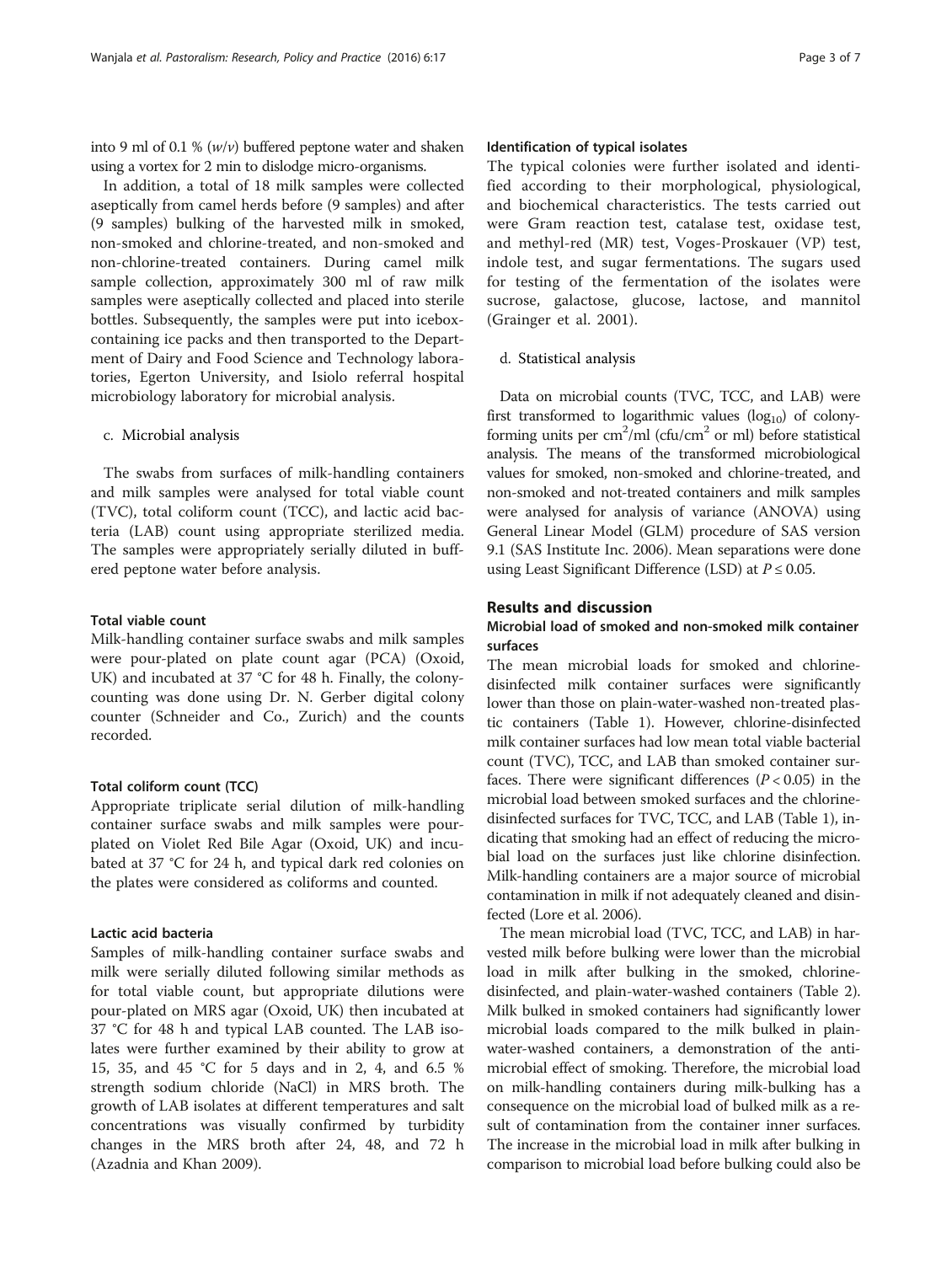| Microbial load/sample | Smoked containers<br>( $log_{10}$ cfu/cm <sup>2</sup> ) | Chlorine-disinfected container<br>( $log_{10}$ cfu/cm <sup>2</sup> ) | Plain-water-washed non-treated plastic container<br>$(log_{10}$ cfu/cm <sup>2</sup> ) |
|-----------------------|---------------------------------------------------------|----------------------------------------------------------------------|---------------------------------------------------------------------------------------|
| <b>TVC</b>            | $4.64 + 0.43$ <sup>a</sup>                              | $3.47 \pm 0.06^{\circ}$                                              | $5.99 + 1.03^{\circ}$                                                                 |
| <b>TCC</b>            | $4.00 + 0.66^a$                                         | $2.55 + 0.02^b$                                                      | $5.07 + 0.91^{\circ}$                                                                 |
| LAB                   | $3.75 + 0.59$ <sup>a</sup>                              | $0.89 + 0.24^b$                                                      | $4.81 + 0.81^{\circ}$                                                                 |

<span id="page-3-0"></span>Table 1 Microbial loads of surface of smoked, chlorine-disinfected, and plain-water-washed non-treated milk-handling plastic containers

The values are means ± standard deviations of three replicates from each container. Means with the same letter (for each row) are not statistically different

attributed to the contamination from the milk handlers (Odongo et al. [2016\)](#page-6-0).

The microbial loads in the bulked milk were nearly similar to the microbial load on the container surface and higher than in milk before bulking, indicating contamination of milk from the container inner surfaces. Therefore, the act of bulking and re-bulking of milk into several containers from the bulking at the herd level through several stages/points along the chain to the market creates or increases risks of microbial contamination from the inner surface of containers. Studies have shown that there are increases of microbial load in camel milk from the herd level to the primary collection centres and final market due to the practice of transferring milk between several containers (Kaindi et al. [2011\)](#page-5-0).

### Characteristics of the predominant microbial isolates Prevalence of predominant isolates based on physiological and Gram-staining test

Gram-negative rods (GNR) were the predominant micro-organisms (51.6 %) in bulked milk and on the surfaces of milk-handling containers (both smoked and non-smoked) rather than Gram-positive rods (GPR) (32.8 %) in bulked milk and on the surfaces of milkhandling containers and Gram-positive cocci (Table [3](#page-4-0)). The percentage prevalence of GNR from chlorinedisinfected milk container surfaces (72.2 %) was higher than the prevalence of GNR from surfaces of the smoked milk-handling container (57.3 %) and bulked milk (51.6 %). It was also found out that smoked milkhandling container surfaces had higher prevalence of Gram-positive cocci (GPC) (17.2 %) and GPR (25.5 %) than chlorine-disinfected surfaces (10.4 and 15.6 %, respectively) (Table [3](#page-4-0)).

Studies have shown that innate resistance especially in Gram-negative bacteria, due to the complexity of their cell wall, which is a double-membrane structure,

offers a higher level of resistance to antibacterial agents than that in Gram-positive bacteria (Russell and Chopra [1996](#page-6-0)). The outer membrane of Gramnegative bacteria acts as a barrier that limits the entry of antibacterial compounds, which is a chromosomally controlled property of the bacterial cell (McDonnell and Russell [1999](#page-6-0)). This could be one of the reasons why there were more GNR than GPC and GPR combined from the isolates from milk bulked in smoked containers, chlorine-disinfected container surfaces, and smoked container surfaces (Table [3](#page-4-0)). It can therefore be deduced that GNR may be resistant to the antimicrobial components in the smoke more than GPC and GPR. The higher prevalence of GNR in the chlorine-disinfected milk container surface as compared to the smoked container surface could also be due to their higher resistance to chlorine-based disinfectants than smoke antibacterial compounds. Hence, this indicated that smoke is a better disinfectant against GNR than chlorine-based sanitizers. Resistance has also been reported to be acquired as a result of genetic changes resulting from acquisition of plasmids and transposon-encoding resistance proteins. Plasmidmediated resistance is unlikely to occur in Gramnegative bacteria (McDonnell and Russell [1999](#page-6-0)). This could be the cause of the Gram-positive bacteria's recalcitrance to smoke and chlorine treatments on the surface of milk-handling containers. Smoked containers had higher Gram-positive bacteria load compared to chlorine-disinfected container surfaces. This could be Gram-positive bacteria on these surfaces acquiring resistance to compounds in the smoke. When comparing, chlorine disinfection had superior effects on the reduction of Gram-positive bacteria than smoke treatment, possibly due to the high oxidizing activity of chlorine that destroys cells (Bloomfield [1996](#page-5-0)).

**Table 2** The microbial load of milk before bulking and from the different containers of bulking

| Microbial type/<br>sample type | Milk before bulking<br>$(log_{10}$ cfu/ml) | Milk bulked in smoked<br>containers ( $log_{10}$ cfu/ml) | Milk bulked in chlorine-disinfected<br>containers ( $log_{10}$ cfu/ml) | Milk bulked in plain-water-washed<br>containers (log <sub>10</sub> cfu/ml) |
|--------------------------------|--------------------------------------------|----------------------------------------------------------|------------------------------------------------------------------------|----------------------------------------------------------------------------|
| TVC.                           | $4.73 + 0.71$ <sup>a</sup>                 | $5.10 + 0.96^b$                                          | $5.23 + 1.11^b$                                                        | $6.22 + 2.47^{\circ}$                                                      |
| <b>TCC</b>                     | $0.75 + 1.33^{\circ}$                      | $3.61 \pm 2.13^{b}$                                      | $2.46 \pm 2.18$ <sup>c</sup>                                           | $4.41 \pm 2.01$ <sup>d</sup>                                               |
| LAB                            | $.36 + 1.89$ <sup>a</sup>                  | $3.84 + 2.22^b$                                          | $2.04 \pm 1.35$ <sup>c</sup>                                           | $3.93 + 1.14^b$                                                            |

The values are means ± standard deviations of three replicates from each container. Means with the same letter (for each row) are not statistically different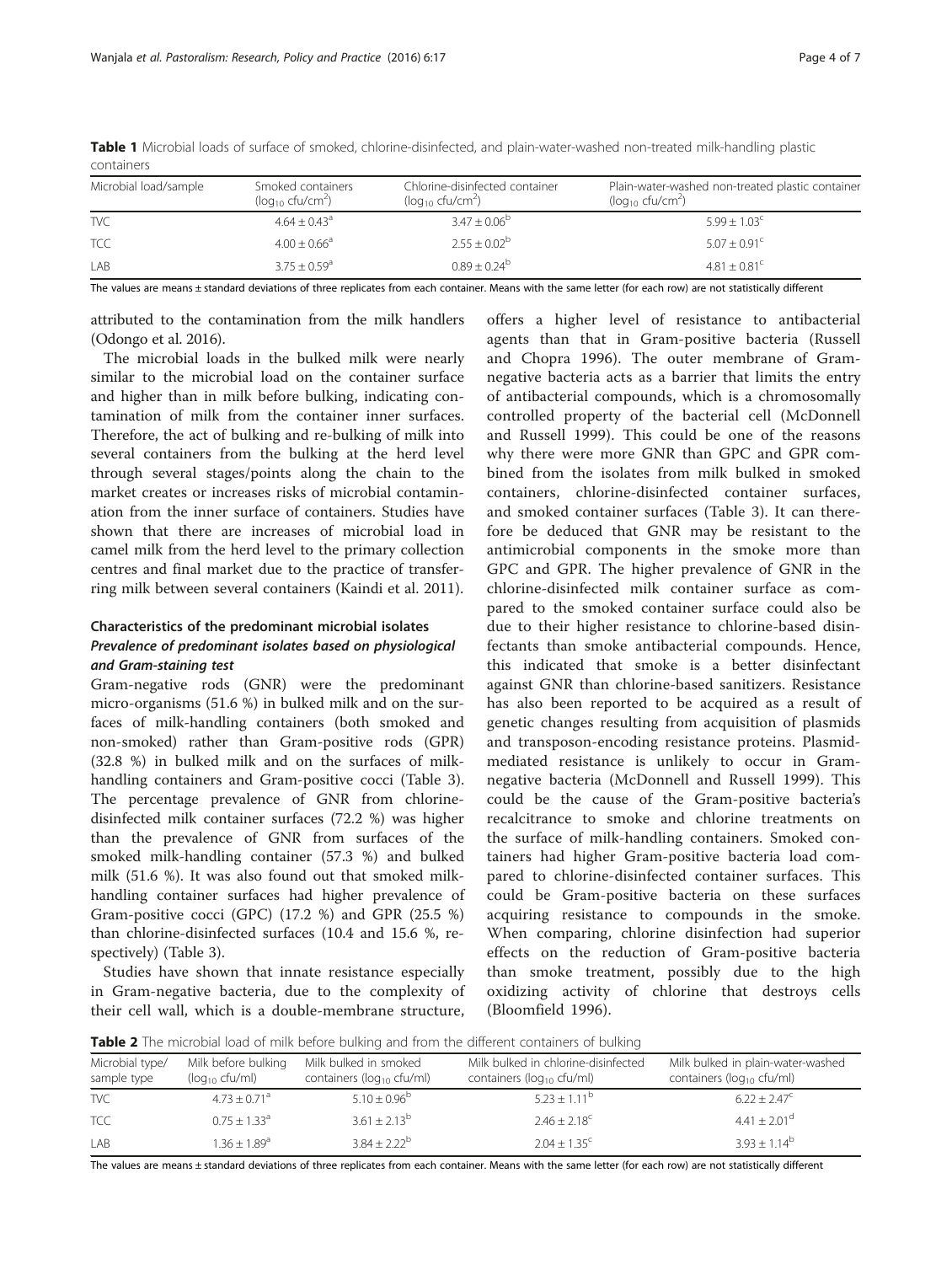| Incidence of isolates   | Chlorine-disinfected container (isolates $n = 17$ ) | Smoked containers (isolates $n = 58$ ) | Bulked milk (isolates $=$ 36) |  |
|-------------------------|-----------------------------------------------------|----------------------------------------|-------------------------------|--|
| Gram-positive cocci (%) | 10.4                                                | 172                                    | 15.6                          |  |
| Gram-positive rods (%)  | 15.6                                                | 25.5                                   | 32.8                          |  |
| Gram-negative rods (%)  | 72.7                                                | 573                                    | 51.6                          |  |

<span id="page-4-0"></span>Table 3 Comparison of prevalence of isolates based on the physiological characteristics and Gram-staining

### Prevalence of Gram-negative rods isolates from bulked milk and smoked containers

Coliforms are GNR, oxidase negative, and ferment lactose. The predominant coliform genera were Escherichia coli (E. coli) and Enterobacter spp., which accounted for 45.1 and 30 % of the TCC in bulked milk, respectively, and 38.2 and 25.1 % on the smoked milk-handling container surface, respectively (Table 4). The proportion of E. coli and Enterobacter spp. in bulked milk was higher than that on the inner surfaces of milk containers. However, Klebsiella spp. and Salmonella spp. prevalence were higher on smoked milk-handling containers than in bulked milk (Table 4). Studies have shown that the high lysozyme activity in camel milk is effective against Salmonella spp. (el Agamy et al. [1992](#page-5-0)), thus a probable reason for the low proportion of Salmonella spp. in bulked milk than on smoked milk container surfaces.

The detection of coliforms and *E. coli* in milk indicates a possible contamination from milk-handling containers (Bonfoh et al. [2003\)](#page-5-0). Coliforms are indicator microorganisms, and the presence of E. coli implies a risk of presence of enteric pathogens in milk (Chye et al. [2004](#page-5-0)). Therefore, the coliforms in bulked milk could be originating from other sources of contamination, such as milk handlers, besides the milk-handling containers. Studies have shown that handling small quantities of milk is subject to a high rate of contamination due to the small ratio of milk volume to container volume (Bonfoh et al. [2003](#page-5-0)). However, the coliforms in pooled milk being lower than on container surfaces can be explained by the growth of LAB, which produce inhibitory metabolic substances such as lactic and acetic acids, hydrogen peroxide, and bacteriocins (Koutsoumanis et al. [2006](#page-5-0)). Earlier studies have shown that milk from the camel udder have low microbial load compared to pooled/bulked milk in plastic containers (Matofari et al. [2007](#page-6-0); Kaindi et al. [2011](#page-5-0)). This suggests that milk-handling containers account for the majority of GNR in milk.

### The prevalence of LAB isolates from bulked milk and smoked container surfaces

In this study, the predominant LAB in bulked milk were the Lactobacillus spp. (39.9 %) and Lactococcus spp. (32.7 %), while the predominant LAB on smoked milkhandling containers were Lactobacillus spp. (36.5 %) and Lactococcus spp. (29.4 %) (Table [5\)](#page-5-0). Smoked milkhandling container surfaces were predominated by the Lactobacillus spp. and Lactococcus spp. compared to chlorine-disinfected surfaces, which were predominated by Streptococcus spp. and Lactobacillus spp. The smoked milk containers were found to have higher levels of Leuconostoc spp. (25 %) and Streptococcus spp. (17 %) than in bulked milk.

The LAB in milk produce lactic acid and other antibacterial substances like bacteriocins that have detrimental effect on other micro-flora in the milk (Tezera and Bruckner [2000](#page-6-0)). The lactic acid produced lowers the pH of the milk, inducing the acids to be lipid-soluble and diffuse into the cytoplasm of bacteria through the cell membrane which either inhibit the physiological processes or destroy the bacteria (Gottschalk [1988\)](#page-5-0). Therefore, this can be the cause for the lower TCC in bulked milk than from the smoked containers, and the Klebsiella spp. and Salmonella spp. were the most affected. LAB are also known to produce bacteriocins and enzymes that can control bio-film formation and growth of spoilage and pathogens (Millette et al. [2006\)](#page-6-0), hence preservation of the milk.

Several studies have reported that the preservation of camel milk is by three different mechanisms. First is the presence of higher levels of the natural antimicrobial compound 'lysozyme' in camel milk than cows' milk (el Agamy et al. [1992\)](#page-5-0). Secondly, the use of wood smoke provides a component of a hurdle system for milk preservation. This is because, among the functional components of smoke, phenols and acids have been shown to have the most antimicrobial activity, while carbonyls and

Table 4 Prevalence of GNR isolates from milk bulked in the smoked containers, smoked container surfaces, and chlorine-disinfected surfaces

| Genus                 | Milk bulked in smoked containers | Smoked container surfaces | Chlorine-disinfected container surfaces |
|-----------------------|----------------------------------|---------------------------|-----------------------------------------|
| $E.$ coli spp. $(\%)$ | 45.1                             | 38.2                      | 47.9                                    |
| Enterobacter spp. (%) | 30.0                             | 25.1                      | 30.0                                    |
| Klebsiella spp. (%)   | 6.6                              | 15.9                      | 19.2                                    |
| Salmonella ssp. (%)   | 18.3                             | 20.8                      | 2.9                                     |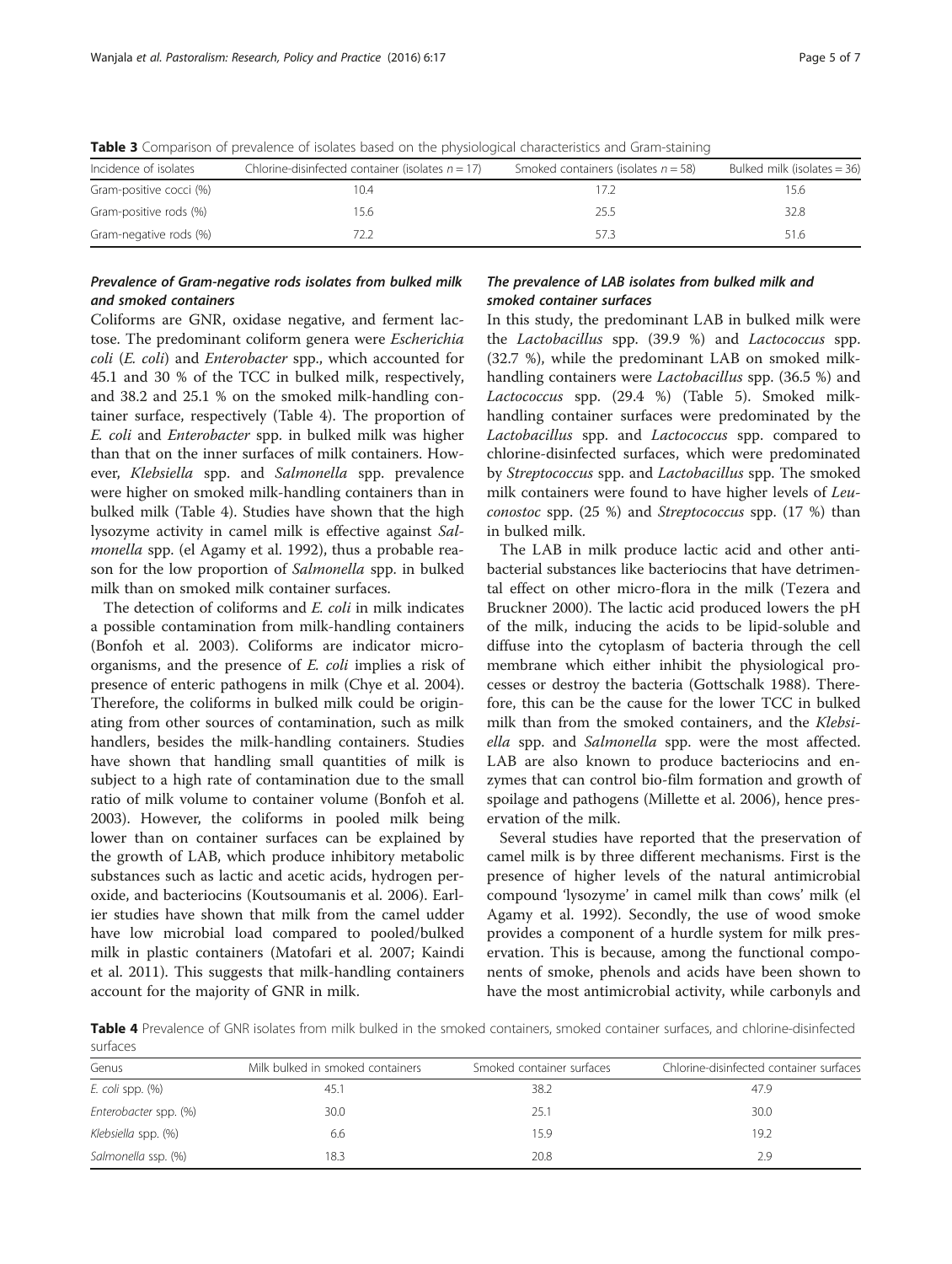| Genus                  | Milk bulked in smoked containers | Smoked container surfaces | Chlorine-disinfected container surfaces |
|------------------------|----------------------------------|---------------------------|-----------------------------------------|
| Lactobacillus spp. (%) | 39.9                             | 36.5                      | 26.2                                    |
| Lactococcus spp. (%)   | 32.7                             | 29.4                      | 21.4                                    |
| Leuconostoc spp. (%)   | 16.6                             | 20.7                      | 23.3                                    |
| Streptococcus spp. (%) | 10.8                             | 23.4                      | 29.1                                    |

<span id="page-5-0"></span>Table 5 Prevalence of LAB isolates from milk bulked in the smoked containers, smoked container surfaces, and chlorine-disinfected surfaces

acids have a wide spectrum of antibacterial activity even at low levels of phenols (Toledo [2008\)](#page-6-0). The phenolic acid, acetic acid, and carbonyls individually have antimicrobial activity, but their combined effect is synergistic (Toledo [2007\)](#page-6-0). Thus, a mixture of smoke compounds is an effective antimicrobial agent at a lower level of the components than any of the individual components. Lastly, the LAB have been reported to acquire resistance due to genetic changes resulting from acquisition of plasmids and/or transposon-encoding resistance proteins against the components of smoke in the smoked milk containers, and the LAB also secrete antimicrobial compounds particularly the production of bacteriocins (McDonnell and Russell [1999](#page-6-0)). These bacteriocins are antimicrobial peptides which produce pores in the cytoplasmic membrane of other spoilage micro-organisms in milk, which inhibits their energy production and biosynthesis activities, thus resulting in the preservation of milk (McIntyre et al. [2007\)](#page-6-0).

### Conclusion

This study has demonstrated that smoking of milkhandling containers is effective in hindering microbial growth and can be used as a technique in the sanitation and preservation of raw camel milk in arid and semiarid areas where cold chains for the preservation of milk are unavailable.

#### Acknowledgements

We thank Dr. Muthui of County Livestock Office Isiolo, Kenya, and Mr Abdi Ali and Mr. Khalif Abbey of The Kenya Camel Association for their assistance with field logistics in sample collection. We also thank the RELOAD team members - Mr. Samuel Nato, Mr. Olivier Kashongwe, Miss Linet Mwangi, and Mr. Nicanor Odongo - for their assistance in sample collection and laboratory analysis and for their useful discussions.

#### Funding

This study was supported by the funds from Reducing Losses and Adding Value (RELOAD) project funded by the Ministry Education and Research (BMBF), Germany. The funding agency was not involved in collection, analysis, and interpretation of data and in writing the manuscript.

#### Authors' contributions

Empirical studies, data collection and analysis, and drafting of the manuscript for this article were conducted by NWW, JWM, and JMN. All authors read and approved the final manuscript.

#### Authors' information

All the authors are affiliated to the Department of Dairy and Food Science and Technology, Egerton University. NWW has a diploma in Dairy Technology and a Bachelor's Degree in Food Science and Technology and is currently undertaking his master's degree at Egerton University. His MSc thesis work explores how milk-handling containers contribute to milk post-harvest losses/contamination among pastoralist communities in Kenya. JWM has a PhD in Food Science (Microbiology) focusing on Food Safety and Biotechnology and has a Master's Degree in Microbiology. JMN has a PhD and Master's Degrees in Biotechnology and Macromolecular Chemistry and a Bachelor's Degree in Food Science and Technology.

#### Competing interests

The authors declare that they have no competing interests.

Received: 10 March 2016 Accepted: 27 July 2016 Published online: 31 August 2016

#### References

- Azadnia, P., and A.H. Khan. 2009. Identification of lactic acid bacteria isolated from traditional drinking yoghurt in tribes of Fars province. Iranian Journal of Veterinary Research, Shiraz University 10(3): S235.
- Bloomfield, S.F. 1996. Chlorine and iodine formulations. In Handbook of disinfectants and antiseptics, ed. J.M. Ascenzi, 133–158. New York: Marcel Dekker, Inc.
- Bonfoh, B., A. Wasem, A.N. Traore, A. Fane, H. Spillmann, C.F. Simbé, and J. Zinsstag. 2003. Microbiological quality of cows' milk taken at different intervals from the udder to the selling point in Bamako (Mali). Food Control 14(7): 495–500.
- Buzby, J.C., and J. Hyman. 2012. Total and per capita value of food loss in the United States. Food Policy 37(5): 561–570.
- Chye, F.Y., A. Abdullah, and M.K. Ayob. 2004. Bacteriological quality and safety of raw milk in Malaysia. Food Microbiology 21(5): 535–541.
- Coorevits, A., V. De Jonghe, J. Vandroemme, R. Reekmans, J. Heyrman, W. Messens, and M. Heyndrickx. 2008. Comparative analysis of the diversity of aerobic spore-forming bacteria in raw milk from organic and conventional dairy farms. Systematic and Applied Microbiology 31(2): 126–140.
- el Agamy, E.I., R. Ruppanner, A. Ismail, C. Champagne, and R. Assaf. 1992. Antibacterial and antiviral activity of camel protective proteins. Journal of Dairy Research 59: 169.
- FAO. FAOSTAT database collections. Food and Agriculture Organization of the United Nations. Rome. URL:<http://faostat3.fao.org/home/E>. Accessed 12 May 2016.
- Godefay, B., and B. Molla. 2000. Bacteriological quality of raw milk from four dairy farms and milk collection center in and around Addis Ababa. Berliner und Münchener Tierärztliche Wochenschrift 113: 1–3.
- Gottschalk, G. 1988. Bacterial fermentations. In Bacterial metabolism, 2nd ed, 223–224. New York: Springer.
- Grainger, J., J. Hurst, and D. Burdass. 2001. Basic practical microbiology: a manual. Reading: The Society for General Microbiology.
- Hodges, R.J., J.C. Buzby, and B. Bennett. 2011. Postharvest losses and waste in developed and less developed countries: opportunities to improve resource use. The Journal of Agricultural Science 149: 37–45.
- Kaindi, D.W., E. Schelling, J. Wangoh, J.K. Imungi, Z. Farah, and L. Meile. 2011. Microbial quality of raw camel milk across the Kenyan market chain. Global Science Books 1: 79–83.
- Koutsoumanis, K.P., I. Geornaras, and J.N. Sofos. 2006. Microbiology of land animals. In Handbook of food science, technology and engineering, vol. 4, ed. Y. H. Hui, 1–52: CRC Press, Taylor and Francis Group.
- Lore, T.A., R. Kwirijila, and A. Omore. 2006. Hygienic milk handling: A trading guide for small scale traders in Eastern Africa. Nairobi: ILRI.